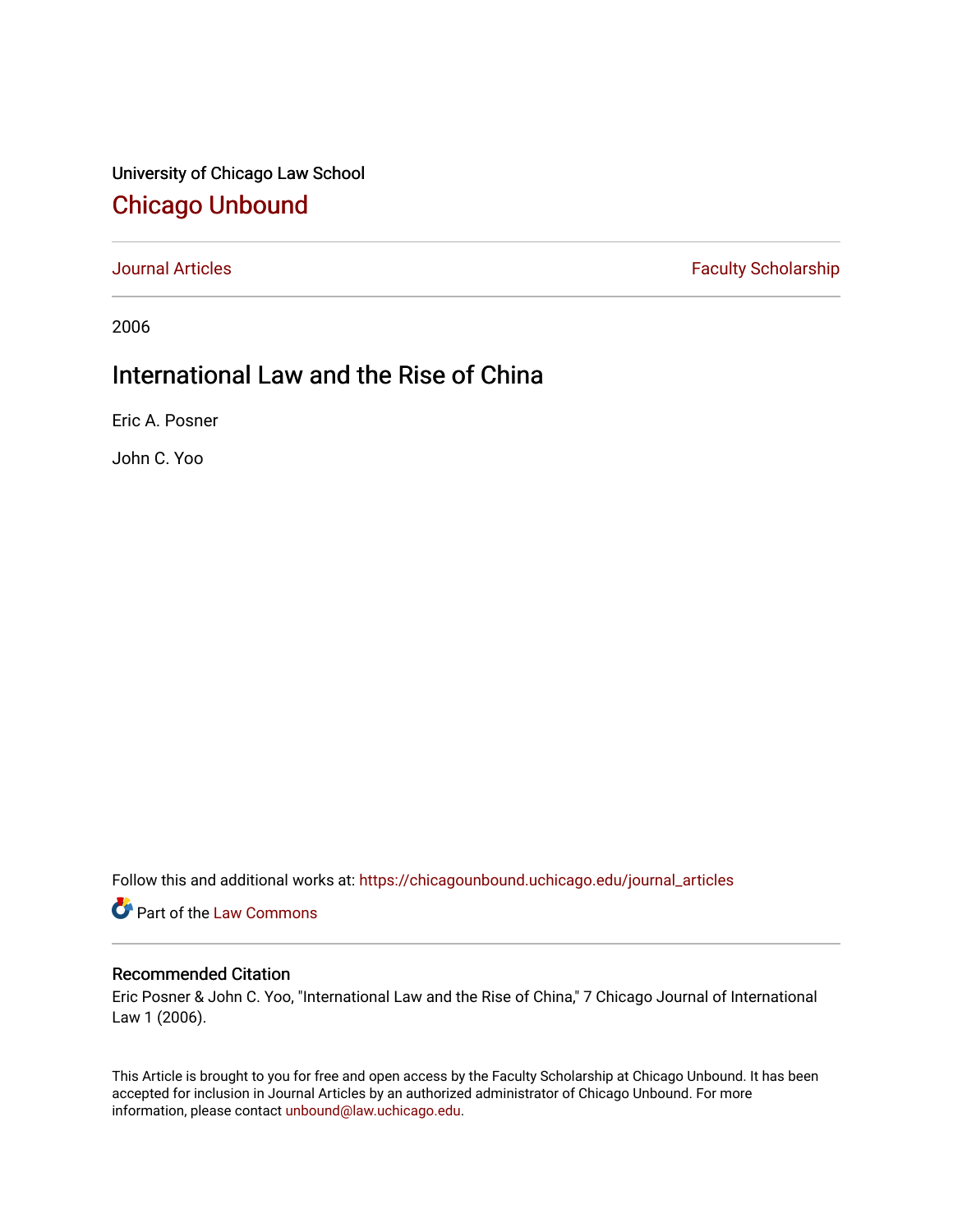# International Law and the Rise of China Eric A. Posner and John Yoo\*

#### I. INTRODUCTION

The future of relations between the United States and China is murky. Many people hope that the US and China will remain friendly,<sup>1</sup> and there is no reason to reject this possibility outright. The US and China are bound together by an economic and financial relationship that is mutually beneficial, and an outbreak of hostility would certainly harm the populations of both countries. But the relationship between the two nations is rivalrous as well as cooperative, and there are several reasons for taking a less optimistic view about its future prospects.

First, the bare fact of economic cooperation has not, in the past, prevented tensions or even war. Prior to World War I, the European countries enjoyed economic interdependence that would not be matched until the end of the twentieth century; yet the mutually beneficial economic relationships did not prevent the outbreak of a devastating war, despite predictions to the contrary.<sup>2</sup>

Second, the relationship between the US and China is of a type that is particularly difficult to manage, and prone to breakdown. A strand of thinking in political science holds that war is least likely when the balance of power is static, and most likely when a status quo power (the US) is challenged by a rising power (China).3 The standard example is that of Germany, whose economic and military might increased rapidly after unification in 1871, resulting in expansionist tendencies that were resisted by the status quo powers-France,

Eric A. Posner is the Kirkland and Ellis Professor of Law, University of Chicago, and John Yoo is Professor of Law, University of California at Berkeley School of Law (Boalt Hall). Posner thanks the Lynde and Harry Bradley Foundation and the John M. Olin Foundation for financial support. Yoo thanks the Boalt Hall Fund for financial support and Peter Brachman for research assistance.

**<sup>1</sup>** See, for example, Zheng Bijian, *China's 'Peaceful Rise" to Great-Power Status,* 84 Foreign **Aff** 18 (Sept/Oct 2005).

<sup>2</sup> See John Mearsheimer, *The Tragedy of Great Power Politics* 370-72 (Norton 2001).

**<sup>3</sup>** See, for example, id; Hans Morganthau, *Poitics Among Nations* (Knopf 4th ed 1967); Inis Claude, *Power and International Relations* (Random House 1962).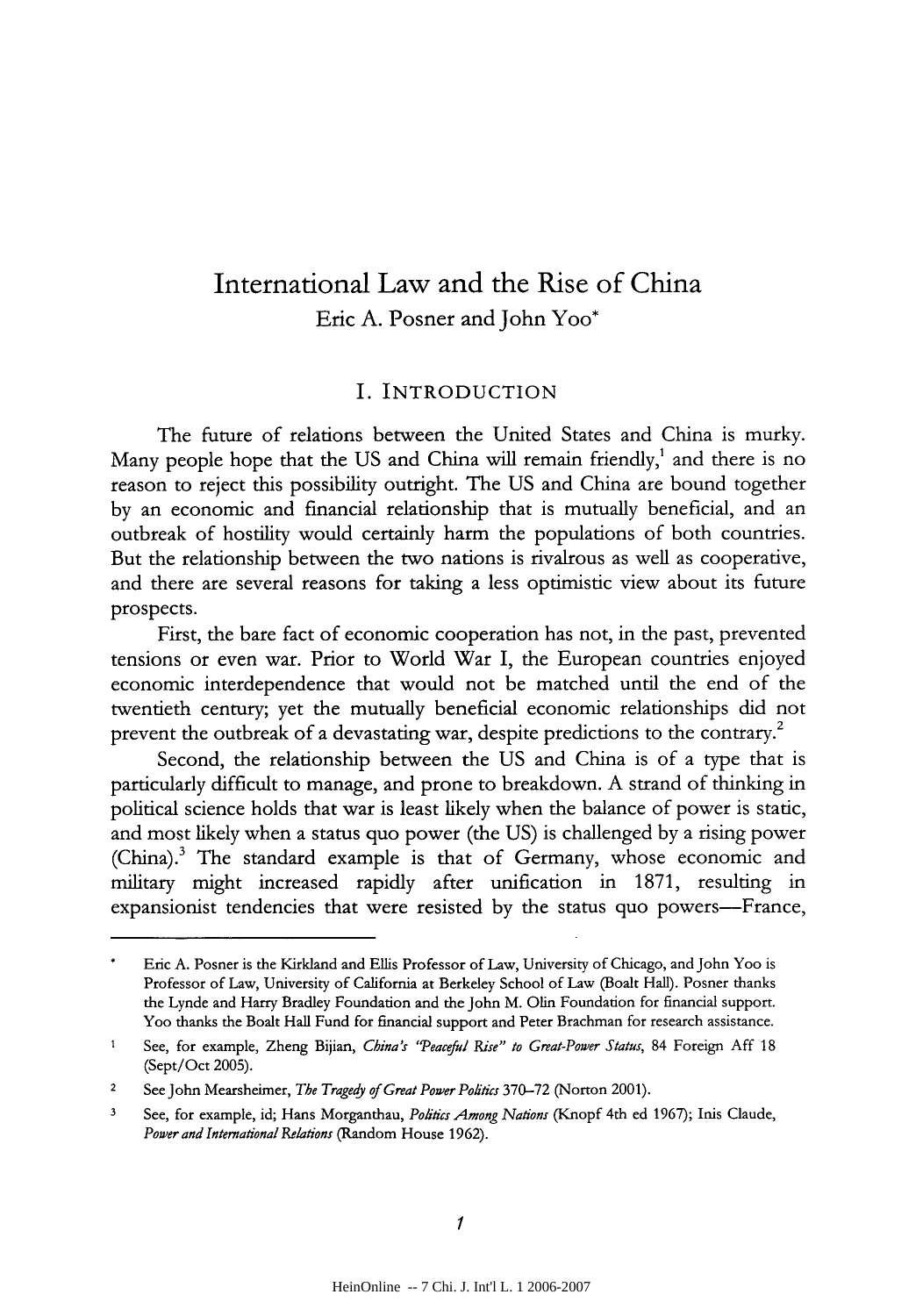Great Britain, and the Soviet Union.<sup>4</sup> The basic strategic problem for the US is that it must yield to China as China's power increases, but it should not yield too much. Conversely, China will assert its power with increasing self-confidence, but it must not assert its power too much. If either power miscalculates, war may result.

Third, the evidence already suggests that China's rise will be fraught with tension. Relatively minor incidents-America's accidental bombing of the Chinese Embassy in Belgrade in 1999 and China's capture of an American spy plane in 2001—provoked extreme public reactions in China.<sup>5</sup> China's leaders have shown themselves willing to incite crowds to frenzies of nationalism in response to foreign policy challenges from Japan as well as those from the US.6 China has adopted an increasingly aggressive foreign policy among developing nations, where it has challenged the US in various ways. For example, China has forged links with the anti-American government in Venezuela<sup>7</sup> and does business with the Sudan's genocidal government, which the US has been trying to isolate.8 And, finally, the status of Taiwan remains an explosive issue.

The upshot is that the US's future relationship with China could just as likely be one of rivalry as one of partnership. But what sort of rivalry? We can imagine two types. First, the US-China rivalry could resemble the Cold War between the US and the Soviet Union.<sup>9</sup> The US and China would be the two superpowers, the rest of the world would be forced to take sides, and the conflict would be ideologically charged. Second, the US-China rivalry could resemble the conflicts between the great powers during the nineteenth century. The US and China would be just two of several great powers—including Russia, India, a united Europe, and Japan—and their conflict would be over resources and security, not ideological supremacy.<sup>10</sup>

See Mearsheimer, *Great Power Politics* at 293-97 (cited in note 2).

**<sup>5</sup>** See, for example, *Students Protest NATO's Bombing of Chinese Embasgy in Yugoslavia,* People's Daily (Sept 5, 1999); Wang Wei, *Guardian of Territorial Airspace and Waters*, People's Daily (Apr 25, 2001); see also Edward Friedman, *Chinese Nationalism: Challenge to US Interests,* in Stephen J. Flanagan and Michael E. Marti, eds, *The People's liberation Army and China in Transition* (Nad Defense University 2003).

**<sup>6</sup>** See Joseph Kahn, China *Pushing and Scripting Japan Protests,* NY Times **Al** (Apr 15, 2005); Joseph Kahn, *In Rare Protests, Chinese Seek Boycotts of Japanese Goods*, NY Times A14 (Apr 9, 2005).

**<sup>7</sup>** See R. Evan Ellis, *US National Security Implications of Chinese Involvement in Latin America 5-8* (Strategic Studies Institute 2005).

**<sup>8</sup>** See David Zweig and Bi Jianhai, *China's Global Hunt for Eneg,* 84 Foreign **Aff** 32 (Sept/Oct 2005).

**<sup>9</sup>** See Robert S. Ross, *The Geography of the Peace: East Asia in the Twenty-First Century,* 23 Intl Security 96-97 (Spring 1999).

**<sup>10</sup>**See generally Aaron L. Friedberg, *The Future of US-China Relations: Is Conflict Inevitable?,* 30 Intl Security 7 (2005).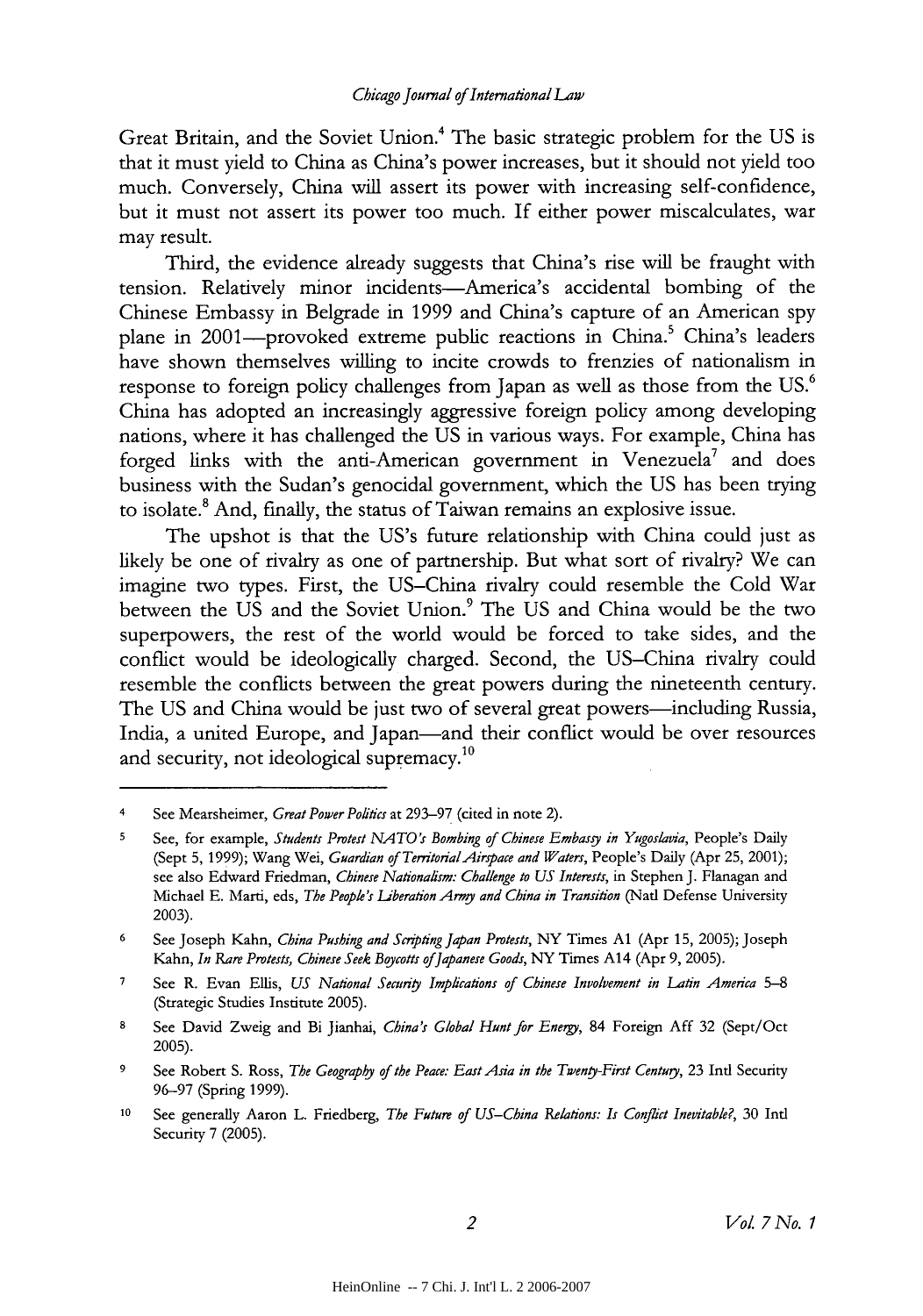The geopolitics of the future US-China relationship has received a great deal of attention. Less attention has been directed to another topic-the role of international law in any future US-China confrontation. One might worry that America's often dismissive attitude toward international law today will come back to haunt it when, in the future, American power is no longer unchallengeable. On this view, America should bind itself and the world to strict adherence to international law and international institutions such as the United Nations and the World Court. When America is no longer so mighty, it will be grateful for the protection that these institutions offer to the weak against the strong.

One useful way of evaluating this argument is to imagine how existing international laws and institutions might be applied to conflicts between the US and China in the foreseeable future.

## II. SECURITY

Perhaps the most pressing concern about China's rise involves security in East Asia. That region already has witnessed one direct military conflict between the US and the People's Republic of China: the 1950-53 Korean War. During the Cold War, the US carefully constructed a system of alliances and military bases in East Asia. It also intervened in Vietnam, in order to contain the spread of Soviet and Chinese power. Some believe that the rise of China's economic standing might eventually produce another conflict, either because China will seek a realignment of power in the region or because it will use military force to prevent Taiwanese independence.<sup>11</sup>

International relations scholars have attributed many wars to significant shifts in the distribution of power. Some scholars attribute the outbreak of the Peloponnesian War to Sparta's fear of the rise of Athens.<sup>12</sup> Others argue that World Wars I and II occurred because of the failure of European powers to adapt to the unification of Germany, while some others argue that World War I occurred because Germany feared the rising power of Russia.<sup>13</sup> But changes in the balance of power need not result in war. America's economic rise did not spark a war with Great Britain in the late nineteenth century, and the US successfully contained the growth of Soviet power during the Cold War.

<sup>11</sup> See Mearsheimer, *Great Power Poitics* at 374-77 (cited in note 2).

<sup>&</sup>lt;sup>12</sup> This was a view first espoused by Thucydides: "The real though unavowed cause  $[was]$ ... the growth of the Athenian power, which terrified the [Spartans] and forced them into war." Thucydides, *The Peloponnesian War*, Book 1, 1 23, line 433 (Prometheus 1998) (Benjamin Jowett, trans); see also Donald Kagan, *The Outbreak of the Peloponnesian War* (Cornell 1989).

<sup>13</sup> See, for example, Paul Kennedy, *The Rise of the Anglo-German Antagonism 1860-1914* 470 (Aleen & Unwin 1980); Paul Kennedy, *The Rise and Fall of the Great Powers* (Random House 1987).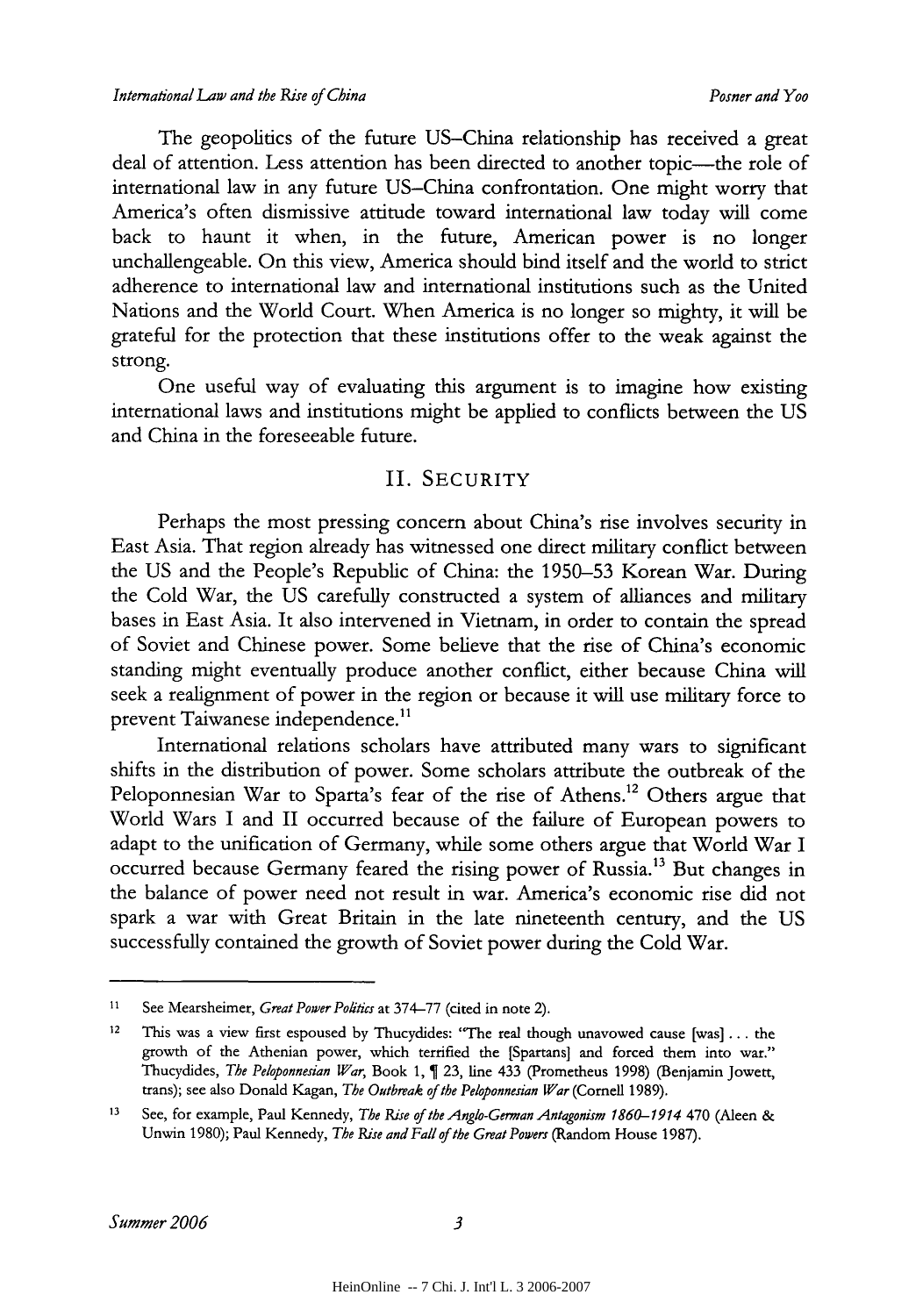#### *Chicago Journal of Internafional Law*

China has experienced remarkable economic growth over the last quarter century. Since 1978, China's gross domestic product has grown 9.4 percent per year; in a good year, the US economy might grow 4 percent. In 1978, China's GDP was less than 1 percent of the world's; today it accounts for 4 percent. In 1978, foreign trade with China amounted to \$20.6 billion; today that figure has risen to \$851 billion. Yet, because of its population of approximately 1.3 billion, China today still ranks about 100th in the world in per capita GDP.<sup>14</sup>

The relative growth of China's economy in comparison to the US causes the most concern. While in 1978 China's GDP was far behind that of the US, today it ranks sixth in the world."5 Only the US, Japan, Germany, the United Kingdom, and France rank higher.<sup>16</sup> While China's GDP is still only one-tenth that of the US, once purchasing power parity is taken into account, China actually rises to second in the world, with a GDP approximately 60 percent that of the US. 17 If current growth rates continue, by 2025 China's nominal GDP will pass Japan's and rank second only to the US.<sup>18</sup> By 2050, China's economy is expected to surpass the size of the US's economy.<sup>19</sup>

Increases in military spending have paralleled China's economic rise. While reliable figures are elusive, the Department of Defense ("DoD") estimates that current Chinese military expenditures amount to roughly \$90 billion—the third largest in the world after the US and Russia.<sup>20</sup> According to the DoD, China has increased its defense budget by double digits every year for the past fifteen years.<sup>21</sup> If the proportion of defense spending as a ratio of GDP stays constant, defense analysts predict that China's defense budget will triple over the next 20

<sup>14</sup> Zheng, 84 Foreign **Aff** at 18-19 (cited in note **1).**

**<sup>15</sup>** CIA World Factbook, *Field Lising--GDP (official exchange rate),* available online at <http:// www.cia.gov/cia/publications/factbook/fields/2195.html> (visited Apr 22, 2006).

**<sup>16</sup>**As we write, economists are adjusting their evaluation of China's economy and now rank it as number four. See *Economy in China Is No. 4 in World,* NY Times **C1** (Jan 25, 2006).

**<sup>17</sup>** CIA World Factbook, *Rank Order-GDP (purchasing power pariy),* available online at <http:// www.cia.gov/cia/pubbications/factbook/rankorder/2001 rank.html> (visited Apr 22, 2006).

**<sup>18</sup>** Goldman Sachs, *Dreaming With BRICs: The Path to 2050,* Global Economics Paper No 99 (Oct 2003), available online at <http://www.gs.com/insight/research/reports/99.pdf> (visited Apr 22, 2006).

**<sup>19</sup>** See id at 20.

<sup>20</sup> Office of the Secretary of Defense, *Annual Report to Congress: The Military Power of the People's Republic of China* 22 (2005), available online at <http://www.dod.mil/news/Jul2005/ d20050719china.pdf> (visited Apr 22, 2006) (hereinafter *The Miitay Power of the People's Republic of China).*

<sup>21</sup> Id at 21.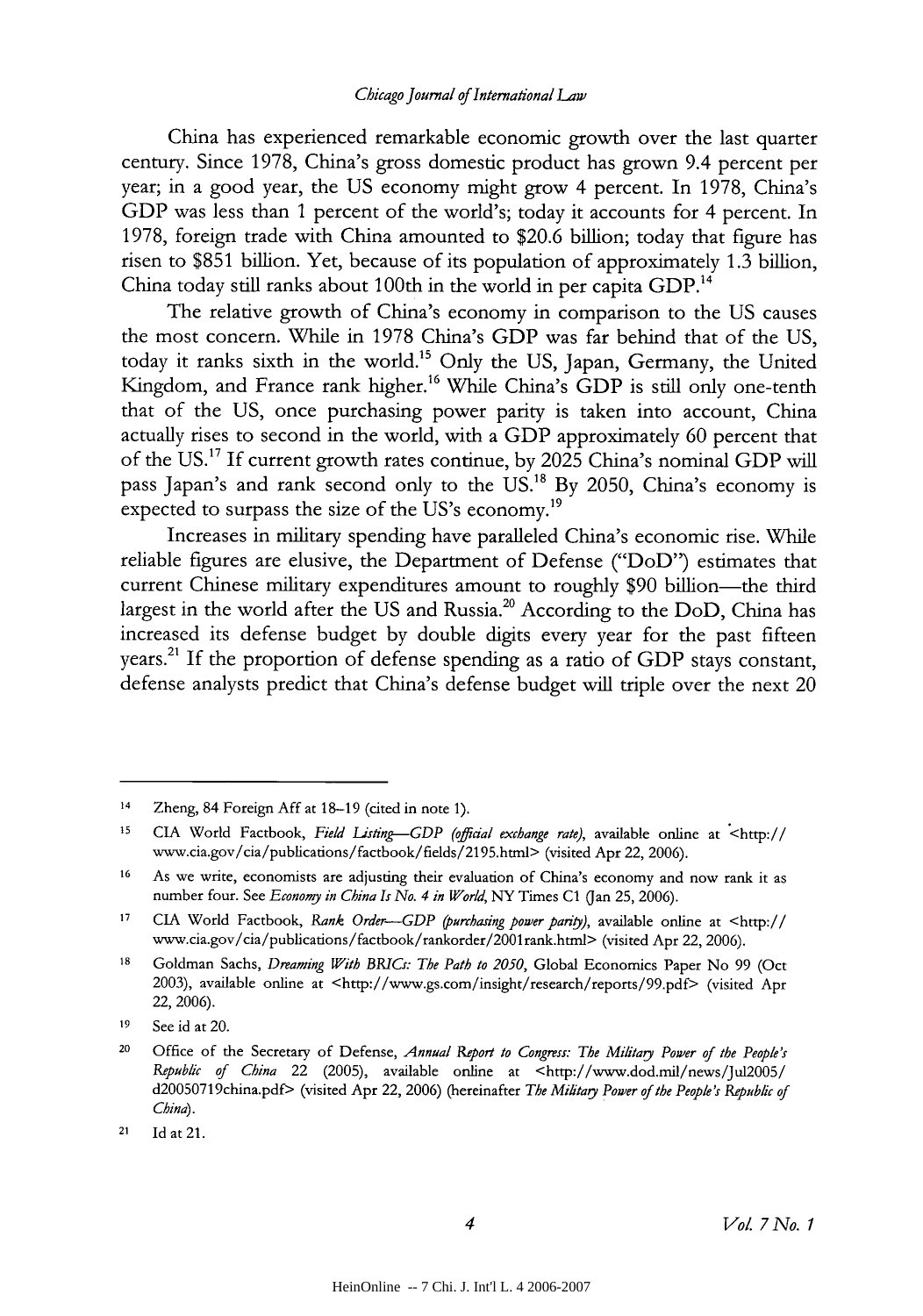vears.<sup>22</sup> In comparison, the current US defense budget is approximately \$500 billion.<sup>23</sup>

American officials worry that this growth in economic power could translate not just into a modern and effective Chinese military, but also into a resurgent Chinese foreign policy that would seek to alter the status quo in the region. Defense analysts identify Chinese goals in the near term as preventing Taiwanese independence and preventing intervention by third parties, such as the US, in any dispute between the China and Taiwan.<sup>24</sup> They also fear that in the long term China will seek to project power beyond its territory and home waters and into the Pacific and nearby lands. Defense Department analysts argue that China's recent military buildup has already begun to change the balance of power in East Asia:

China does not now face a direct threat from another nation. Yet, it continues to invest heavily in its military, particularly in programs designed to improve power projection. The pace and scope of China's military buildup are, already, such as to put regional military balances at risk. Current trends in China's military modernization could provide China with a force capable of prosecuting a range of military operations in Asia-well beyond Taiwan-potentially posing a credible threat to modem militaries operating in the region.<sup>25</sup>

American military analysts fear that as China's economy booms, it will be able to spend more on defense. As its military becomes stronger, China will be able to assert itself as a regional and perhaps global superpower. It may threaten or invade Taiwan, which the US has suggested in the past could trigger a military response. Since the end of World War II, after all, Communist China has engaged in military conflicts not just against the US and South Korea, but against the Soviet Union, India, and Vietnam. As China uses its economic gains to modernize its armed forces, the US can no longer be sure that its current military advantage in the region will continue.

Can international law play any role in preventing such tensions? The United Nations Charter forbids states to use military force except in self-defense or with the approval of the Security Council.<sup>26</sup> The Security Council has fifteen members, of which ten are rotating. The other five members are permanentthe US, Britain, Russia, France, and China-and these permanent members alone hold a veto. The Security Council can issue a resolution if nine of the

**<sup>22</sup> Id** at 22.

**<sup>23</sup>**Congressional Budget Office, *Historical Budget Data* 8 (2006), available online at <http:// www.cbo.gov/budget/historical.pdf> (visited Apr 22, 2006).

<sup>24</sup>*The Militagy Power of the People's Republic of China* at 12 (cited in note 20).

**<sup>25</sup>** Id at **13.**

<sup>&</sup>lt;sup>26</sup> United Nations Charter, arts 51, 39, 42.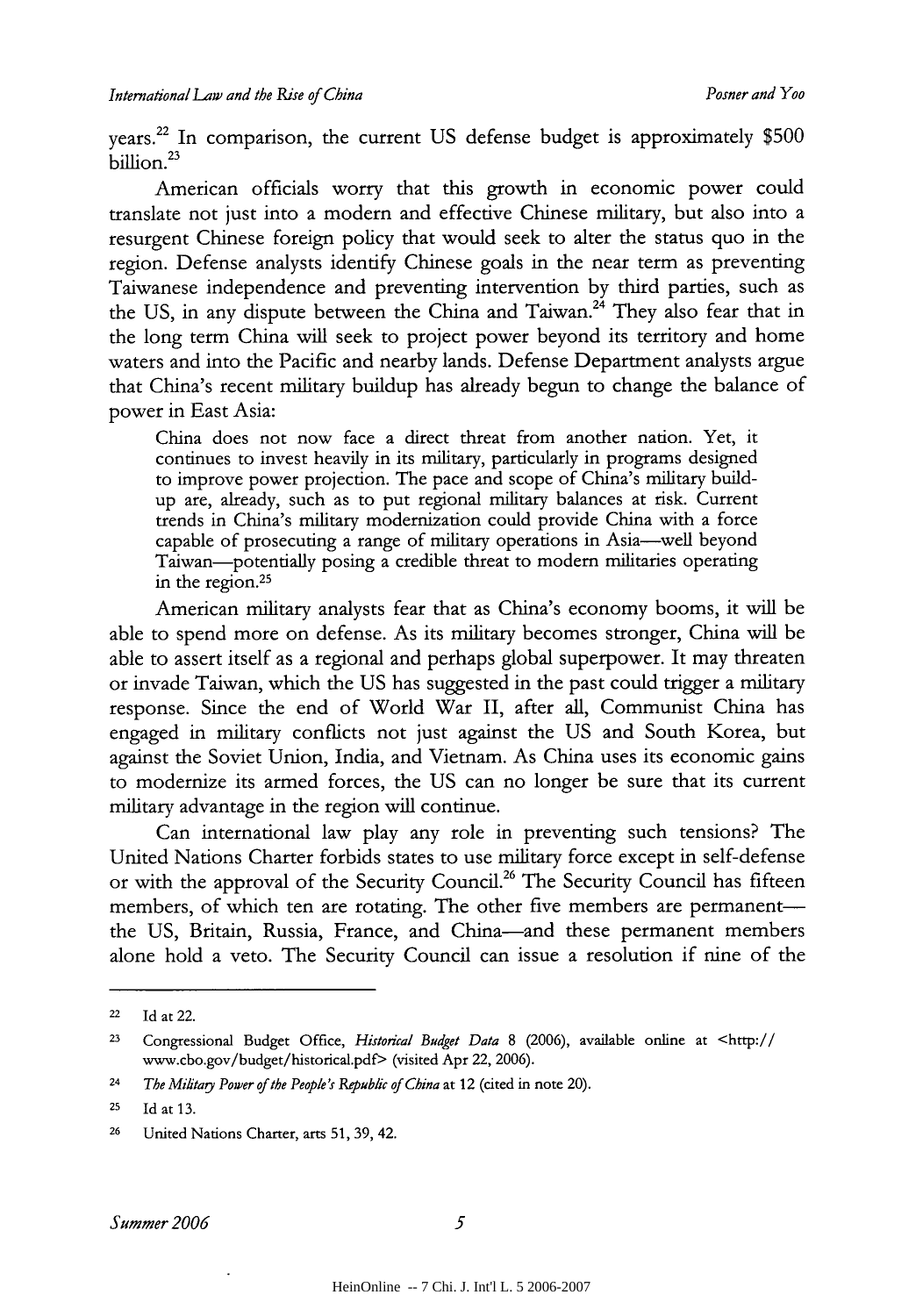fifteen members approve, and none of the permanent members exercise their veto. Non-defensive uses of military force can legally occur, under the formal terms of the UN Charter, only with the consent of these five states.

The overall purpose of the UN Charter is to prevent the use of force except in self-defense, and to offer in exchange for the voluntary cessation of offensive war a guarantee of collective security. During the Cold War, it quite clearly failed at this purpose. Although there was no world war comparable to World War I or World War II, there were numerous regional wars, and the Soviet Union and the US played a role in almost all of them.<sup>27</sup>

There were several reasons why the UN Charter failed to keep the peace. First, many states simply ignored the rules in the UN Charter. The Soviet Union invaded Afghanistan; the US invaded Grenada; Argentina invaded the Falkland Islands; Britain, France, and Israel invaded Egypt during the Suez crisis; Israel invaded Lebanon; and so forth. As a practical matter, the invading power could often claim that it was coming to the assistance of one or the other faction in civil war.28

Second, the Security Council was paralyzed by the veto. After the Korean War-when UN intervention was made possible only because the Soviet Union boycotted the Security Council vote in connection with another issue-the Security Council was never able to authorize the use of force to counter Cold War-era military aggression. If the aggression served Soviet interests, the USSR would veto any proposed resolution; if the aggression served American interests, the US would veto any proposed resolution.

The most important military confrontation between the US and the USSR was the Cuban missile crisis. Adlai Stevenson's famous presentation in the UN notwithstanding, international law and international institutions played no role in this crisis.<sup>29</sup> The Soviet Union's actions-sending nuclear missiles and other military forces to Cuba-did not violate international law. Yet, the US responded with a blockade, which is a use of force that usually amounts to an act of war. The US could not claim self-defense before an imminent attack; instead, its real objection was that the stationing of Soviet missiles only 90 miles from the US radically altered the balance of power. Even though America's blockade of Cuba certainly violated the UN Charter, there were no legal consequences. The conflict was purely a matter of geopolitics.

In the 1990s, the Security Council obtained a new lease on life, thanks to the end of the Cold War rivalry. Its most impressive accomplishment was

**<sup>27</sup>**Michael J. Glennon, *i'mits of Law, Prerogatives of Power* (Palgrave 2001).

**<sup>28</sup>**See John Yoo, *Using Force,* 71 U Chi L Rev 729, 783-84 (2004); see also Thomas Franck, *Recourse to Force* (Cambridge 2003).

<sup>29</sup> See Yoo, 71 U Chi L Rev at 762-64 (cited in note 28).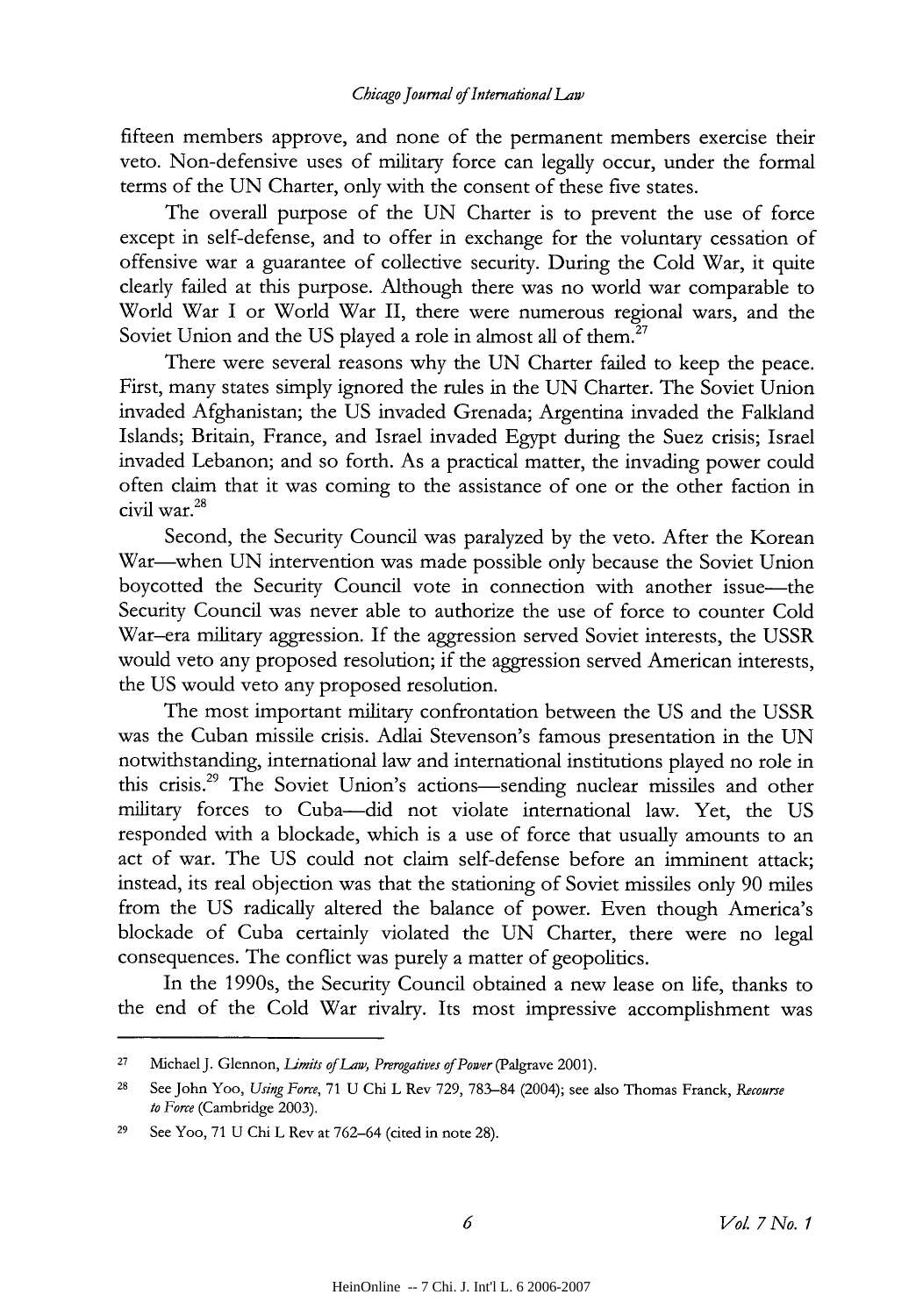authorization of the first Gulf War against Iraq; it also authorized a series of peacekeeping missions. However, already in the 1990s clouds were appearing on the horizon. China and Russia refused to agree to Security Council authorization of the 1999 intervention in Kosovo, and as a result the NATO intervention was, technically, an illegal use of force under the UN Charter.<sup>30</sup> China apparently feared that such an humanitarian intervention would set a precedent contrary to China's interest-as China fears that a similar humanitarian rationale could be used to interfere in its internal affairs, especially the treatment of Tibet.

Thus, it is already clear that the Security Council can play no role in any future cold war between China and the US. China has a veto, so any effort by the US to use the Security Council to contain China is bound to fail. Indeed, China's sensitivity about this issue was shown just recently, when government supported crowds protested a proposal for reforming the Security Council, under which Japan would be given a permanent seat.<sup>31</sup> Chinese citizens remember Japanese atrocities against the Chinese during World War II; the Chinese government is more worried about Japanese political and economic power.

Further, if history is any guide, China will not feel itself bound by the UN Charter when considering the use of force. International law did not prevent China from intervening in 1950 in order to prevent the unification of the Korean peninsula. In fact, China attacked American and Allied forces operating under the authority of the United Nations. Nor did international law prevent China from resorting to the use of force against its neighbors in the 1960s or 1970s. And the UN Charter has not prevented the US from using force, as we noted above.

Although there have been some recent efforts to reform the UN, no one imagines that the US or China will yield its veto power. Reform or no, we should expect the Security Council to be as powerless and irrelevant during any conflict between the US and China as it was during the Cold War with the Soviet Union. With or without reform, the US and China will use their vetoes to prevent the Security Council from either taking sides in any struggle between the two nations or pursuing any mission that advances one of their interests against the other's. As the logic of the first Cold War showed, in every war the US and China will take different sides, in the hope of obtaining a new ally for containing its

**<sup>30</sup>**Glennon, *Limits of Law* at 19-35 (cited in note 27).

**<sup>31</sup>**Joseph Kahn, *Chinese Government Permits Rare Protests Against Japan,* NY Times **Al** 0 (Apr 17, 2005) (Chinese demonstrators protested "that Japan was seeking a seat on the United Nations Security Council, which they said was intolerable unless Japan apologized more forthrightly for atrocities committed in China more than 60 years ago.").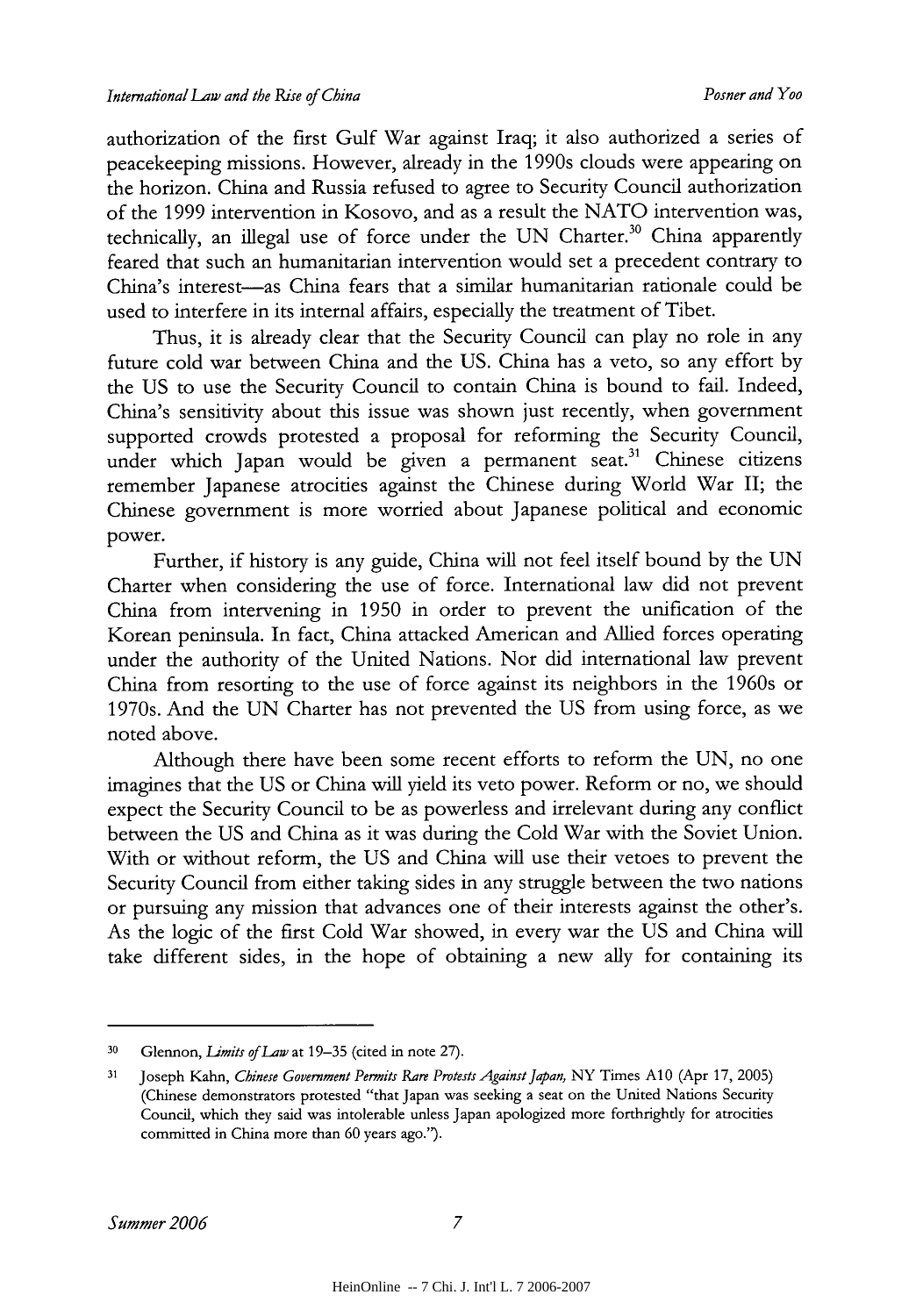superpower rival. Having done so, each state will use its veto to protect the interests of its ally.

The irrelevance of the UN Charter's restrictions on the use of force, however, does not end the matter. We should explore whether there might be some role for international law or institutions to at least help mediate any potential clash between China and the US. This requires a more complete understanding of the nature of conflict between a status quo power and a rising power.

Although there are many different theories about this relationship, as we discussed earlier,<sup>32</sup> the best argument, in our view, is that the probability of war depends not on the nature of distribution of power, but on the quality of information that states have about each other's interests and capacities.<sup>33</sup> Imagine a hypothetical world that consists of two states that divide the benefits of cooperation in proportion to their relative power. So if one state has 80 percent of the power, and the other state has 20 percent, they will divide the surplus from international cooperation 80/20. For example, law governing exploitation of ocean resources will favor the more powerful state. Now suppose that the distribution of power shifts, so the larger state has 60 percent and the smaller state has 40 percent. The smaller state will demand more control over the seas than under the status quo, and the larger state will either yield or go to war. If information is perfect, the larger state will realize that it must eventually yield after the war, so instead it will yield peacefully in order to avoid the costs and risks of war. However, if information is not perfect, bargaining may break down, and war could result.

If this view is right, an important function of international law and institutions would be to enhance transparency-the better each state understands the other, the less likely there will be war. Each state has an incentive to agree to institutions as long as it can be assured that such institutions will be unbiased and effective. Whether this can be done depends on a lot of factors, which we will address momentarily.

For now, it is important to observe another lesson of this analysis, which is that a state that rigidly insists on the distribution of rights and obligations under international law may hasten war rather than avoid it. In our example, the larger state might insist that the smaller state comply with the international law governing ocean resources even though the law reflects the old balance of power, not the new balance of power. But this will just lead to a bargaining breakdown. Both states need to treat international law flexibly and consistent

<sup>32</sup> See discussion around note 3.

**<sup>33</sup>** See, for example, Robert Powell, *In the Shadow of Power* (Princeton 1998); James Fearon, *Rationalist Explanations for War,* 49 Intl Org 379 (Summer 1995).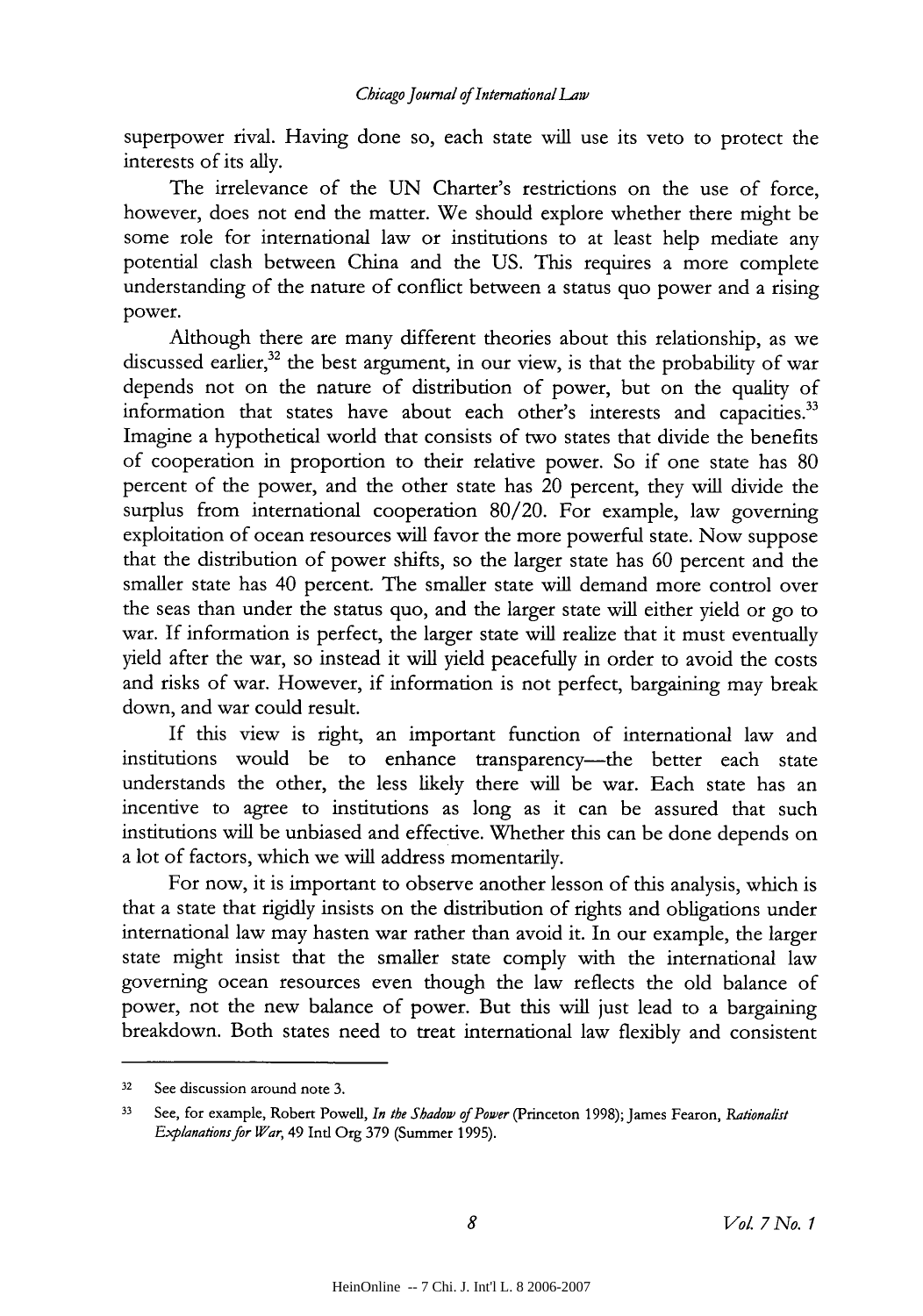with the existing balance of power, not yesterday's balance of power. This suggests that as China becomes more powerful, the US needs to be prepared to renegotiate a host of important multilateral treaties that a powerful China will not be willing to obey—including, perhaps, human rights treaties.

## III. THE INTERNATIONAL COURT OF JUSTICE

We argued earlier that international institutions may help enhance cooperation and avert war by providing transparency, and a natural such institution would be a court. This might lead some to argue that the ICJ could play an important role in the future relationship between the US and China.

The **ICJ** is the judicial organ of the United Nations, and the preeminent international court. Its founders hoped that it would resolve disputes between states that would otherwise resort to war.

The ICJ can obtain jurisdiction over disputes in three main ways. First, states may unilaterally agree to "compulsory jurisdiction," which means that they are bound to appear before the court if any other state that has filed a similar unilateral declaration brings proceedings against them. Second, states may agree in any particular treaty that disputes arising under that treaty will be resolved by the ICJ. Third, states that have a dispute may by "special agreement" jointly consent to grant the ICJ jurisdiction over their case.<sup>34</sup>

If history is any guide, the ICJ will play no role in a future US-China cold war. The ICJ has been a marginal institution from the beginning. The Soviet Union never agreed to any of the bases of jurisdiction, and never appeared before the court. Thus, the ICJ did not resolve a single conflict between the US and the Soviet Union. Most of its business has involved disputes between relatively friendly states, or, in a few cases, disputes between hostile states which then refused to comply with its decisions.

The only major case touching on the East-West rivalry was a proceeding brought by Nicaragua against the US for mining Nicaragua's harbors in 1981.<sup>35</sup> The US lodged a number of objections to Nicaragua's suit, which the ICJ rejected. Then the US refused to appear before the court for the arguments on the merits, refused to comply with the adverse judgment against it, and withdrew from compulsory jurisdiction. In short, the ICJ proceeding was a fiasco and contributed nothing to the resolution of conflicts related to the Cold War.

<sup>&</sup>lt;sup>34</sup> See International Court of Justice, *General Information*-The Court at a Glance, available online at <http://www.icj-cij.org/icjwww/igeneralinformation/icjgnnot.html> (visited Apr 22, 2006).

**<sup>35</sup>** *Militag and Paramilitagy Acicilies in and Against Nicaragua (Nicar v US),* 1986 ICJ 14, 94 (June 27, 1986).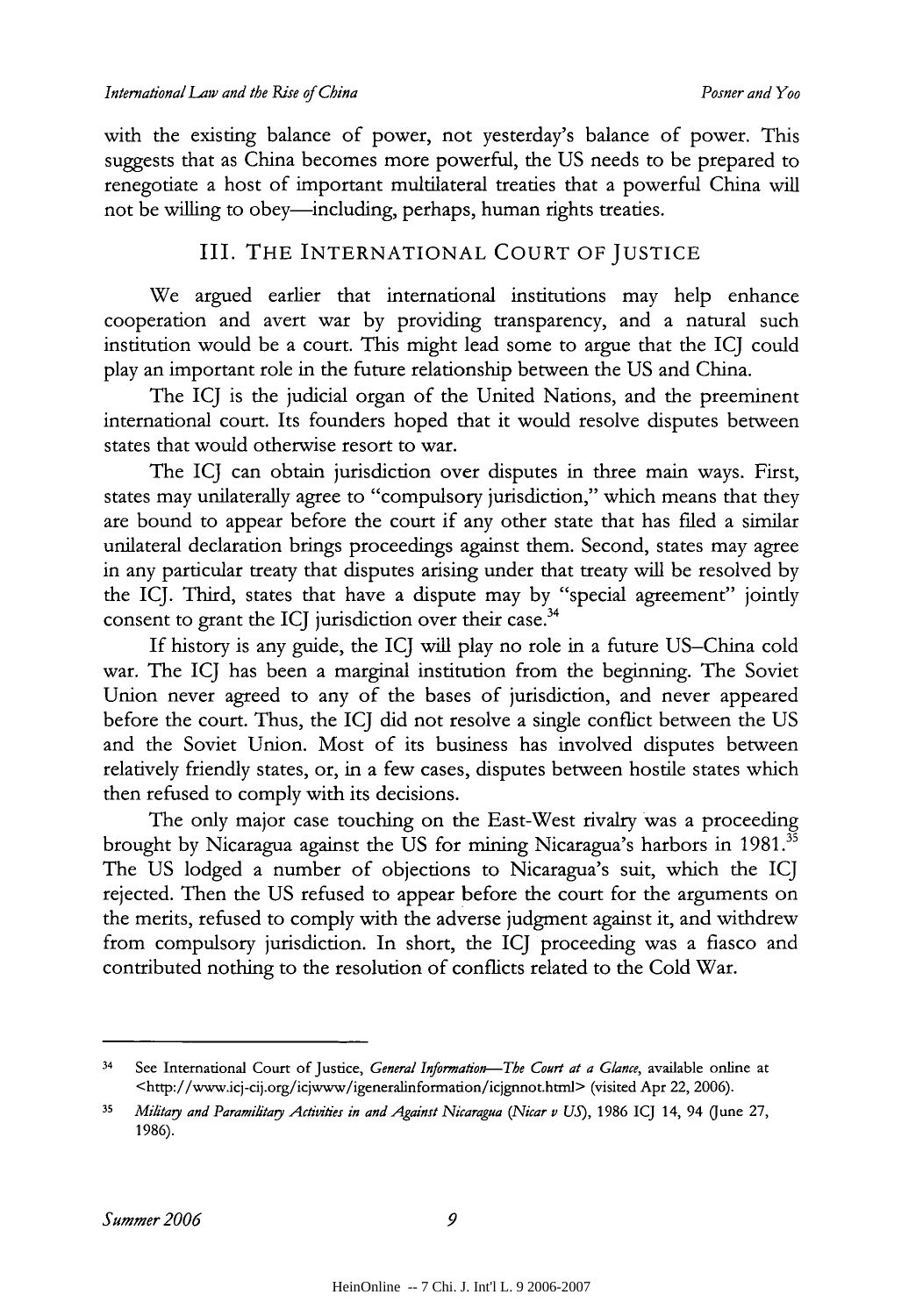#### *Chicago Journal of International Law*

China, like the Soviet Union, has refused to submit to the ICJ's jurisdiction and has refused to appear before it. China, like the US in the last three decades, has also refused to agree by treaty to jurisdiction. Neither state takes the **ICJ** seriously even today, when global rivalries are at an historic low. It is hard to believe they will take it seriously when these rivalries become more significant.

The ICJ is unattractive for two reasons. First, its judges can only enforce international law, and international law favors the status quo. China, like all rising powers, will most likely seek to change the status quo, and this, as a practical matter, means breaking international law and asserting new international norms. Second, thirteen of the fifteen judges are from states other than the US and China.<sup>36</sup> Thus, to the extent that the ICJ has discretion to modify or advance international law along the margin, the resolution of any dispute between China and the US will turn on the identity of the thirteen nonparty judges. But these judges will be from countries that have an interest in supporting China or the US. If a majority are from countries that support one superpower, then the other superpower will not trust them. There is historical precedent for this prediction. When the ICJ was established, the judges were mainly from Western countries; that is why the Soviet Union would have nothing to do with it.<sup>37</sup> By the 1980s, more of the judges were from newly independent states that were hostile to the US, or at least not as friendly as Western states. When this happened, the US withdrew. Superpower rivals cannot afford to delegate important disputes to an international institution that is dominated by nationals of other states.<sup>38</sup>

#### IV. THE HUMAN RIGHTS TREATY REGIME

Another likely casualty of the cold war with China will be the international human rights treaty regime. This regime consists of several treaties that ban various human rights abuses such as genocide, war crimes, apartheid, slavery, and miscellaneous crimes against humanity. Other treaties establish conventional political and civil rights such as the rights to a trial, freedom of speech, freedom

<sup>36</sup> See International Court of Justice, *General Information-The Court at a Glance,* available online at <http://www.icj-cij.org/icjwww/igeneralinformation/icjgnnot.html> (visited Apr 22, 2006).

**<sup>37</sup>**See Eric A. Posner, *The Decline of the International Court of Justice,* in Stefan Voigt, Max Albert, and Dieter Schmidtchen, eds, *International Conflict Resolution* 111, 129 (Tubingen 2006).

<sup>38</sup> See id; Eric A. Posner and Miguel de Figueiredo, *Is the International Court ofJustice Biased?,* 34 J Legal Studies 599 (June 2005).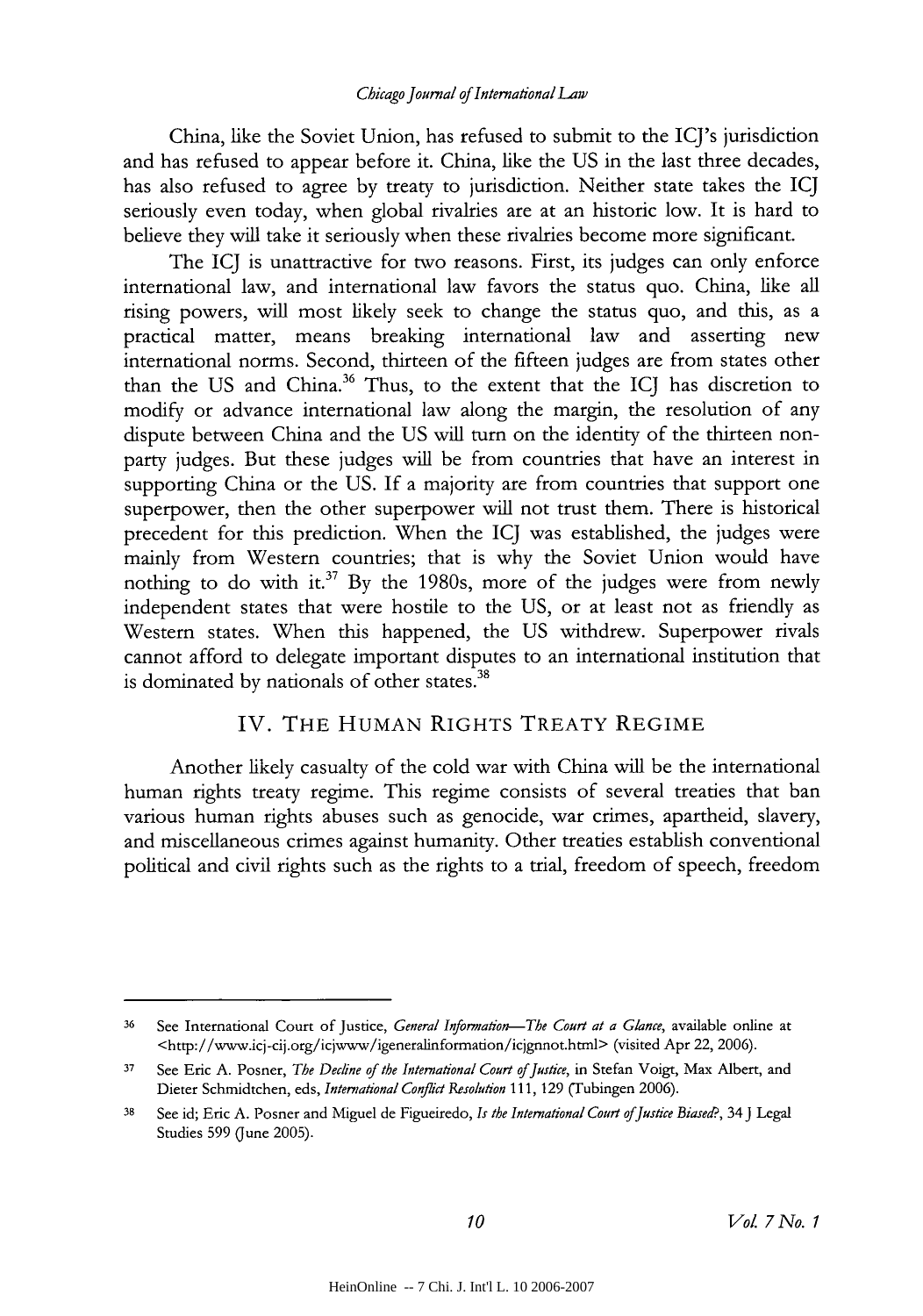of association, and due process. The origin of this treaty regime is the Universal Declaration of Human Rights, although precedents date back centuries.<sup>39</sup>

The Universal Declaration of Human Rights, and the treaties that followed it, were a reaction to the Nazis' atrocities. Their purpose-to force states not to abuse their own citizens-was almost immediately defeated by the Cold War rivalry. The US found that if it demanded that developing nations respect human rights, it merely forced them into the embrace of the Soviet Union, which had no such scruples. As a result, the US put little pressure on other states to improve their human rights records. Nor did any other major state. The human rights treaties had no measurable effect on the behavior of states during the Cold War.

They did have some value, however-as a tool of propaganda. The ideological conflict between the US and the Soviet Union played out as a battle over treaties. The US endorsed and ratified a treaty that guaranteed political rights; the USSR promoted a treaty that guaranteed social and economic rights. The Soviet Union and its satellites refused to have anything to do with human rights treaties until they signed the Helsinki Accord in 1975. In this controversial agreement, the West recognized the Soviet Union's sphere of influence in return for the Soviet Union's promise to respect human rights. Some people believe that this promise gave comfort to dissidents in the Eastern bloc, and thereby hastened the demise of the communism.

The 1990s should have been a good decade for human rights. With the Cold War over, Western states should have been able to enforce the human rights treaties without fearing that by doing so they would enhance the power of their enemies. But geopolitics again intervened. The West reacted slowly and hesitantly to ethnic cleansing in the Balkans, massacres in Indonesia, and genocide in Rwanda-not to mention continued oppression in China. Large states are too powerful to be offended; small states are not important enough for military intervention.

But if any progress has been made with human rights law over the last fifteen years, it will likely end if a cold war with China begins. If the logic of the first Cold War repeats itself, then the US will not be able to threaten or cajole human rights abusers without taking the risk that states abusing human rights will align themselves with China. And although China has signed the treaty that guarantees political and civil rights, it probably will not ratify it, if it is true that the Helsinki Accord injured the USSR by giving comfort to dissidents. Right now China does not seem concerned about ideological conflict with the West.

**<sup>39</sup>**Universal Declaration of Human Rights, art 3, General Assembly Res No 217A (III), UN Doc A/810 (1948), available online at <http://www.un.org/Overview/rights.html> (visited Apr 22, 2006).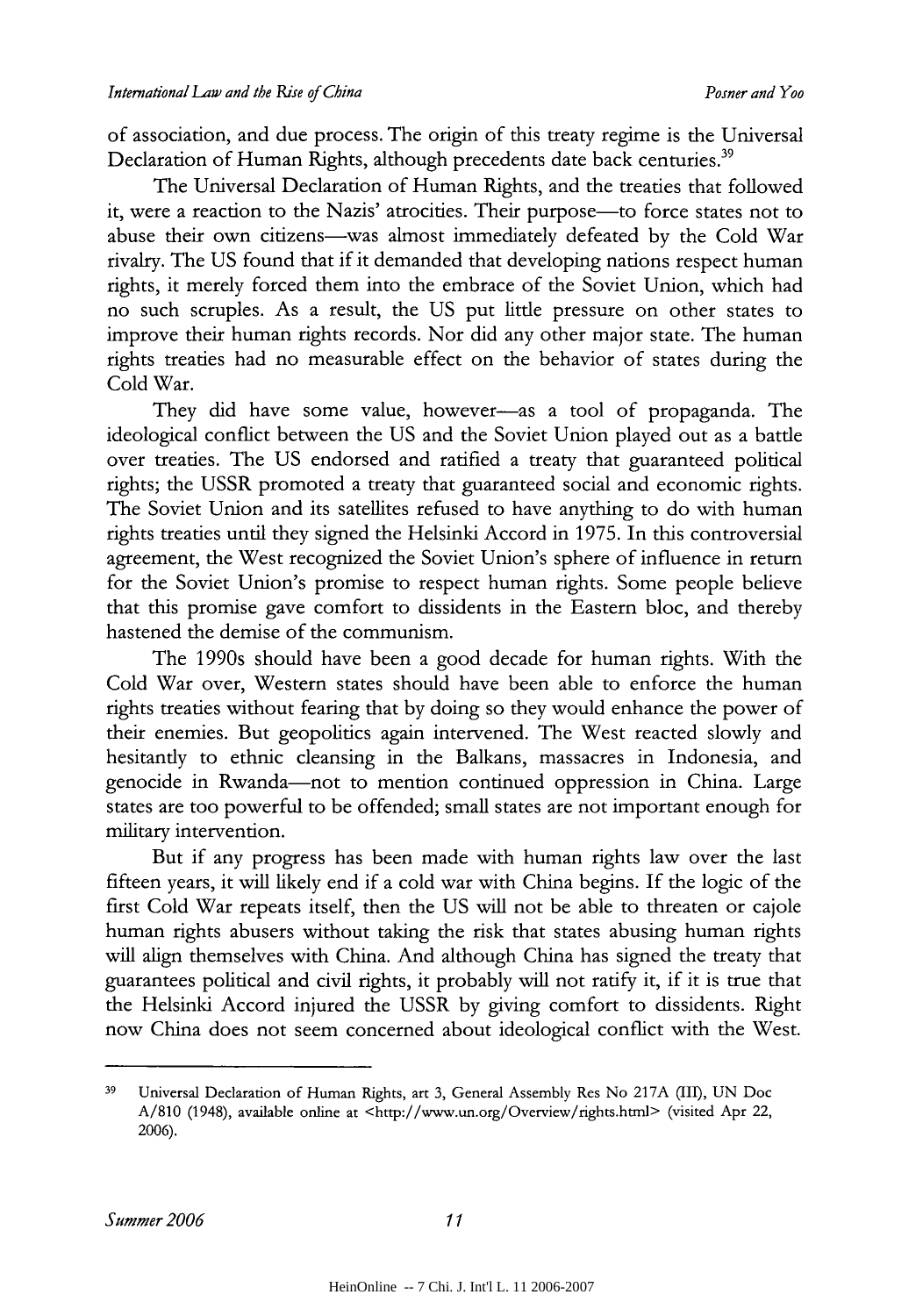#### *Chicago Journal of International Law*

But if it becomes an issue, then China will most likely advance a version of the Asian values argument of a few years back, according to which Asians (or certain Asians) prefer a society in which order trumps human rights.<sup>40</sup> Indeed, in an effort to universalize the appeal of its system, China will no doubt argue that political and civil rights lead to crime, corruption, and decadence. There is not yet any philosophy that extols capitalism and rejects democracy, but perhaps one will be supplied when China needs an ideology that will mobilize international support among the enemies of the US.

## V. THE INTERNATIONAL CRIMINAL COURT AND THE LAWS OF WAR

The Nuremberg and Tokyo trials after World War II gave the world hope that authors of crimes against humanity would no longer be immune to punishment. However, during the Cold War there were no international war crimes trials comparable to the trials of Nazi and Japanese criminals. They were made impossible by the Cold War rivalry, which ensured that one state's criminals were the other state's allies. All this ended in the 1990s, when the Security Council, with Russian (and Chinese) acquiescence, established tribunals to try people who committed international crimes in Rwanda and the former Yugoslavia.

These tribunals were expensive, slow, and cumbersome, but experience with them led to the realization of a long-deferred dream, the creation of a permanent International Criminal Court ("ICC"). The ICC currently has about one hundred members; significantly, neither the US nor China are members.<sup>41</sup>

The ICC has jurisdiction over international crimes committed in the territory of signatories or committed by the nationals of signatories. Thus, it has no power over Chinese or American soldiers unless they take part in a war on a signatory's territory. The US government has convinced dozens of governments to promise not to turn over Americans to the  $ICC<sub>1</sub><sup>42</sup>$  despite these governments' treaty obligations under the Rome Statute.<sup>43</sup> For this reason, the prospect of criminal sanctions has little power to influence Americans.

China has not followed suit, but today China does not have the power or desire to project force onto foreign territories—with the exception of Taiwan,

<sup>40</sup> For a discussion of this argument, see Walter Russell Mead, *The RealAsian Miracle: Asia Devalued,* NY Times, Sunday, Late Edition 38 (May 31, 1998).

<sup>41</sup> See International Criminal Court, *The State Parties to the Rome Statute,* available online at <http://www.icc-cpi.int/asp/statesparties.html> (visited Apr 22, 2006).

<sup>42</sup>See Juan Forero, *Bush's Aid Cuts on Court Issue Roil Neighbors,* NY Times **Al** (Aug 19, 2005).

<sup>&</sup>lt;sup>43</sup> Rome Statute of the International Criminal Court, 37 ILM 1002 (1998).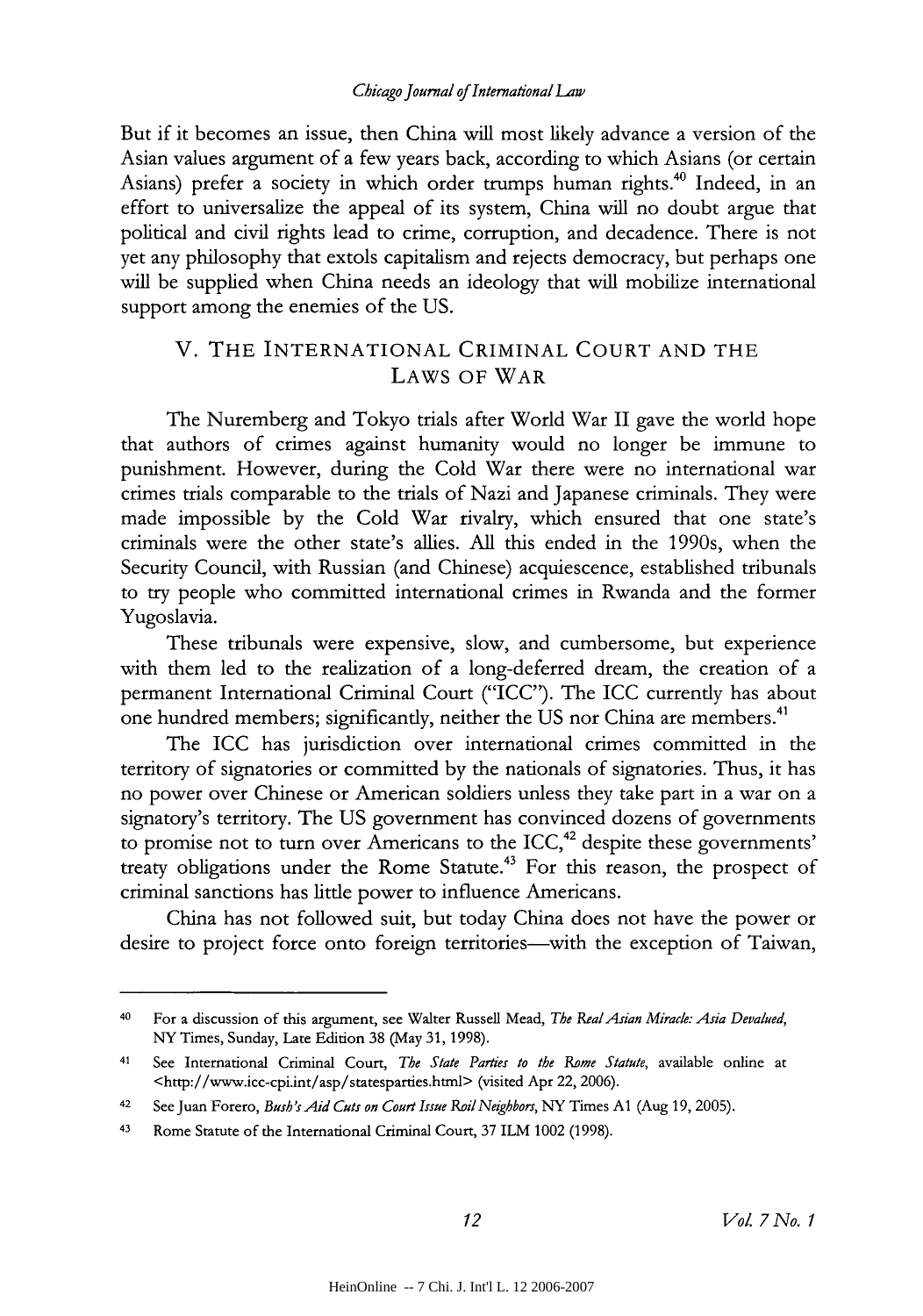which it considers its own territory and which is not (and cannot be, because it is not formally an independent state) a party to the Rome Statute. If China begins sending troops overseas, we can expect it to follow the pattern set by the Americans and insist that the states to which the troops are sent enter similar bilateral immunity agreements with China.

The US and China will thus be undeterred by the ICC; but what about their allies in any future proxy wars? It is certainly possible that a signatory of the Rome Statute may fear that if it commits war crimes or crimes against humanity during a proxy war, eventually leaders or troops may be detained and forced to appear before the ICC. But it is unlikely that the ICC will have any deterrence effect. The main problem is that the ICC is, and in the foreseeable future will be, too weak and poor to handle a nontrivial fraction of international criminal cases, and the people who commit international crimes usually do so during war or civil war, when the immediate struggle for power will overwhelm long-term considerations. In addition, states are free to withdraw from or just ignore the ICC, and may do so if the ICC turns out to have teeth.

International criminal law, and the use of international tribunals to enforce it, are likely to lose the salience and symbolic resonance that they enjoy today. International criminal law presupposes a level of interstate cooperation that rarely can be achieved, and certainly cannot be sustained during a cold war rivalry.

# VI. THE WORLD TRADE ORGANIZATION

The most effective and important international institution today is the World Trade Organization ("WTO'), of which both China and the US are members. Although the WTO has no power to resolve geopolitical disputes, it does have the power to manage and resolve conflicts over international trade. Might the WTO prevent, or at least soften, any future superpower rivalry?

International trade itself may reduce the attractiveness of a superpower rivalry. If China and the US currently gain a great deal from international trade, then they have a lot to lose if international trade ends. To the extent that the WTO contributes to the resolution of trade disputes, then this institution may reduce the incentives of China and the US to engage in geopolitical confrontations.

However, there is reason for thinking that the role of the WTO in any future superpower confrontation is likely to be minimal. We already know that international trade itself cannot prevent major wars between states that participate in the trading system: this was the lesson of World War I. Although nothing like the WTO existed on the eve of World War **1,** it is hard to believe that earlier geopolitical rivalries would have been softened if such an institution had existed.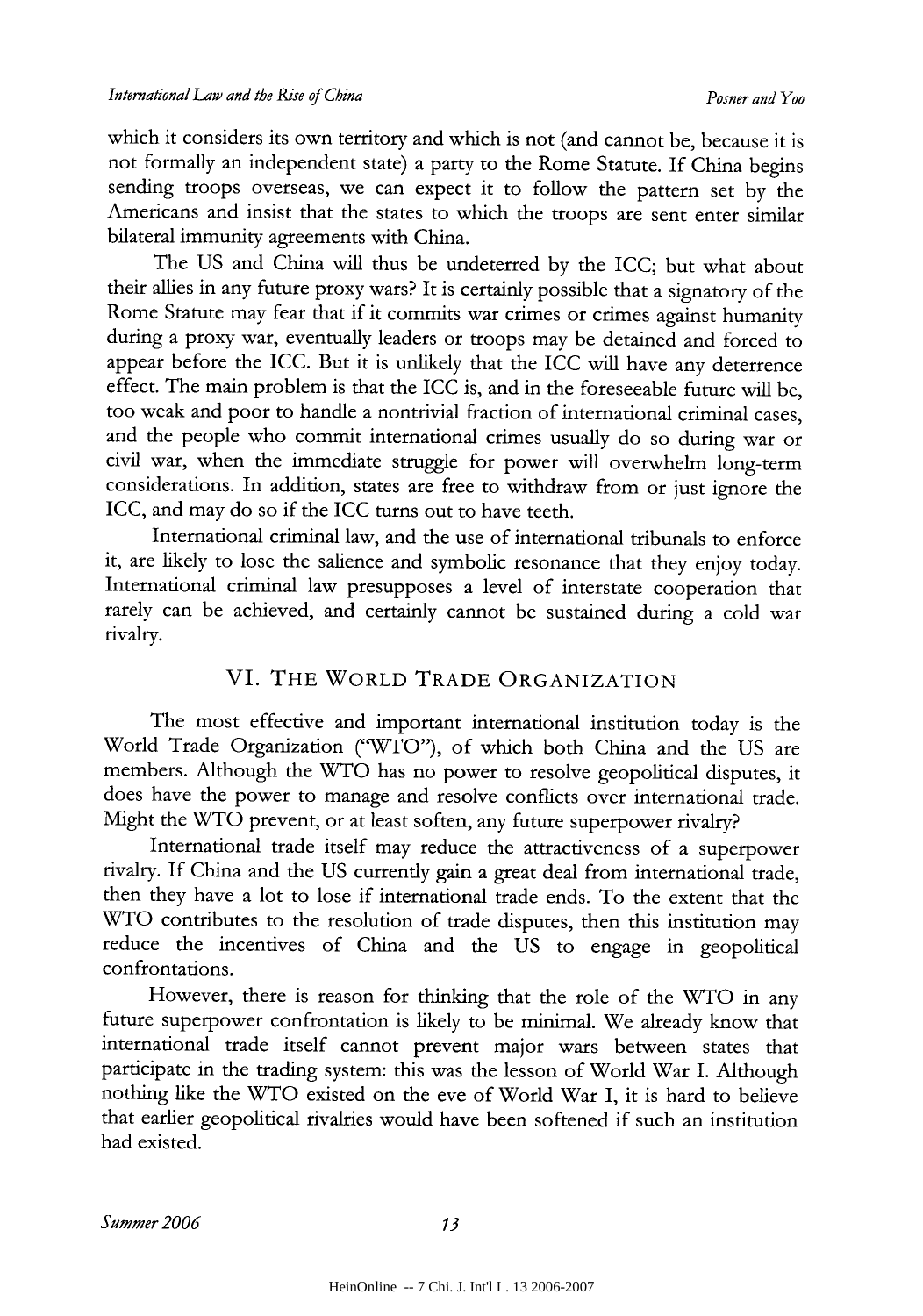#### *Chicago Journal of International Law*

The problem with the WTO is that its effectiveness depends on a political consensus among major states that symmetric reduction in trade barriers is desirable. Right now, the WTO mediates trade conflicts between the EU, Japan, and the US. As Chinese economic power increases, the triangle will become a square. If these four powers can continue to cooperate over trade, then the WTO will be able to avoid disruptions on the margin. If they do not, then the WTO will be rendered irrelevant.

A possible future is one in which China and the US seek to use trade as a means for strengthening their own spheres of influence and undermining those of the other. The US, for example, has already strengthened the economic bases of its power through the North American Free Trade Agreement with Canada and Mexico, and it is engaged in an effort to expand its economic leadership through a Free Trade of the Americas Agreement ("FTAA")<sup>44</sup> that would include the entire hemisphere. The FTAA has the virtue of both enhancing the economic strength of the US and furthering its hegemonic role in the Americas. The US also has strong economic ties to nations in East Asia, such as Japan, South Korea, and Taiwan. China may seek to undermine American power by pushing the region into a trade bloc that would exclude the US. The outcome of such an effort will reflect the relative balance of power between the US and China in the region.

In this future, trade relations might be a weapon for expanding influence or containing the influence of rivals. China will open its market to political friends and close it to allies of the US. The US will respond in kind. Over time, the world may split into separate trading blocs. The US will be the center of a western constellation including Canada and Latin America; China will dominate the east. A big question is whether states with major economies such as the EU and Japan will side with the US or China. Most likely, the EU will try to maintain trade relationships with both blocs, and neither bloc will be strong enough to demand allegiance. Japan will side with the US as long as the US can credibly promise to protect it from Chinese dominance.

## VII. CONCLUSION

Much could happen that would undermine these predictions. China has significant demographic and social problems, and if it collapsed into anarchy, or

<sup>44</sup> See United States Trade Representative, *Free Trade Area of the Amerias,* available online at <http://www.ustr.gov/Trade\_Agreements/Regional/FTAA/Section\_Index.html> (visited Apr 22, 2006).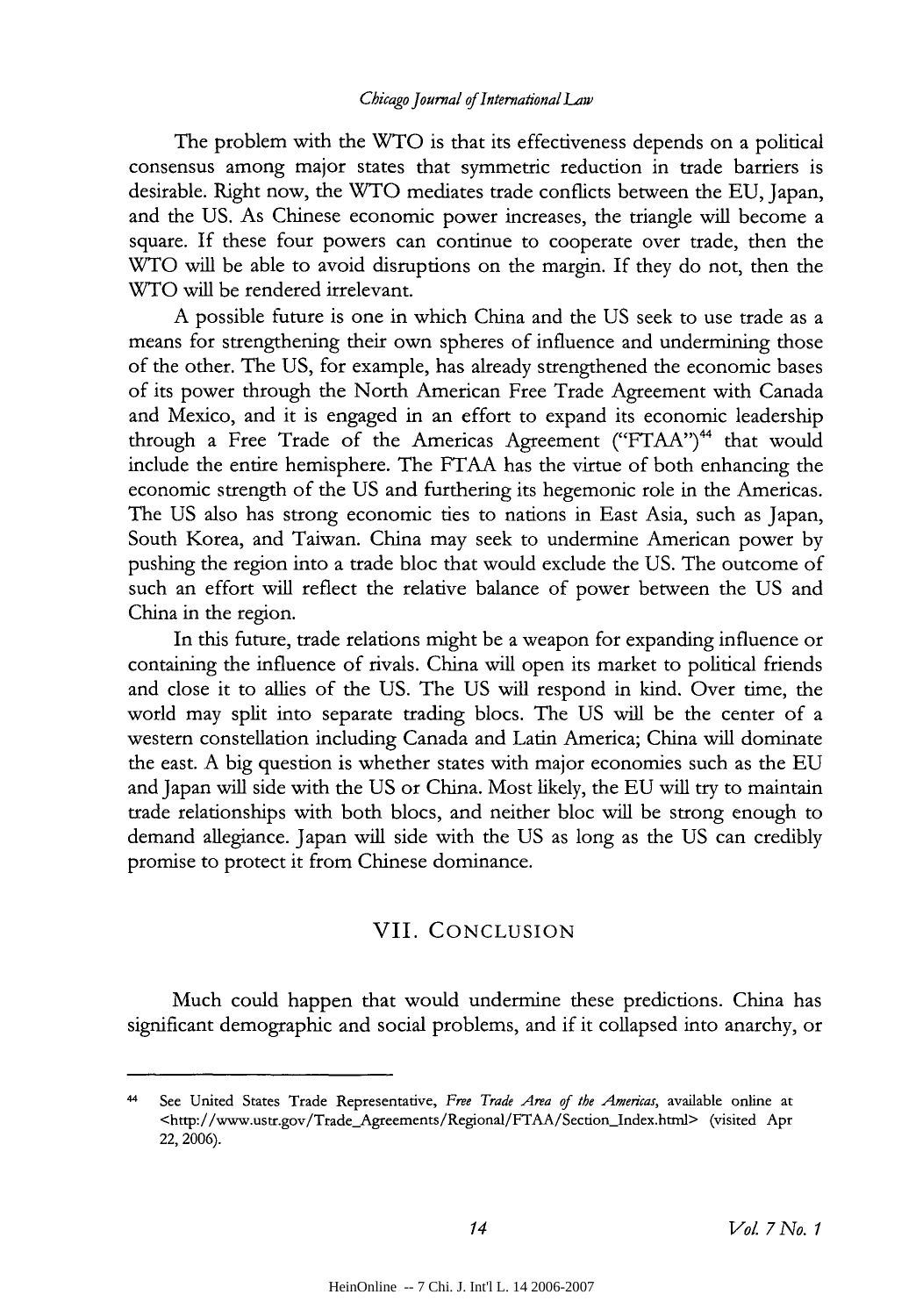broke into pieces, then of course there will be no future cold war or great power rivalry with China. Instead, 1990s style US unipolarity would extend into the foreseeable future, or else the US would find itself in confrontations with other powers.

Another alternative future is one in which several dominant states vie for primacy: the US, China, a revived Russia, a unified Europe, and perhaps an economically powerful India. This future would recall not the Cold War but the great power rivalry of the nineteenth century. Then, too, weak international institutions such as the Concert of Europe played a small role in maintaining peace, but they were ad hoc and flimsy, and collapsed as relative power changed. Nonetheless, it might be the case that modern international institutions would be more effective in a multipolar world than in a bipolar world, just as international law mattered more in the nineteenth century than during the Cold War.

But the future that both seems most likely and so far has received least attention is the future in which the US and China engage in a cold war. The history of the first Cold War, the current American and Chinese attitudes toward international law, and the current state of international institutions all point to one outcome: the weakness of these institutions for managing a superpower conflict. For this reason, we reject the popular argument that the US should support international institutions today so that it can seek shelter in them tomorrow.

What, then, should the US do? What it is already doing. The US has been strengthening its military, economic, and political relationships with the states surrounding China-South Korea, Vietnam, India, Australia, and Japan, among others. In doing so, it is creating the rudiments of a NATO-like alliance. NATO, unlike the Cold War-era international institutions, was a success and should be the model for future cold war containment of China, should that rising nation seek to disrupt the status quo.